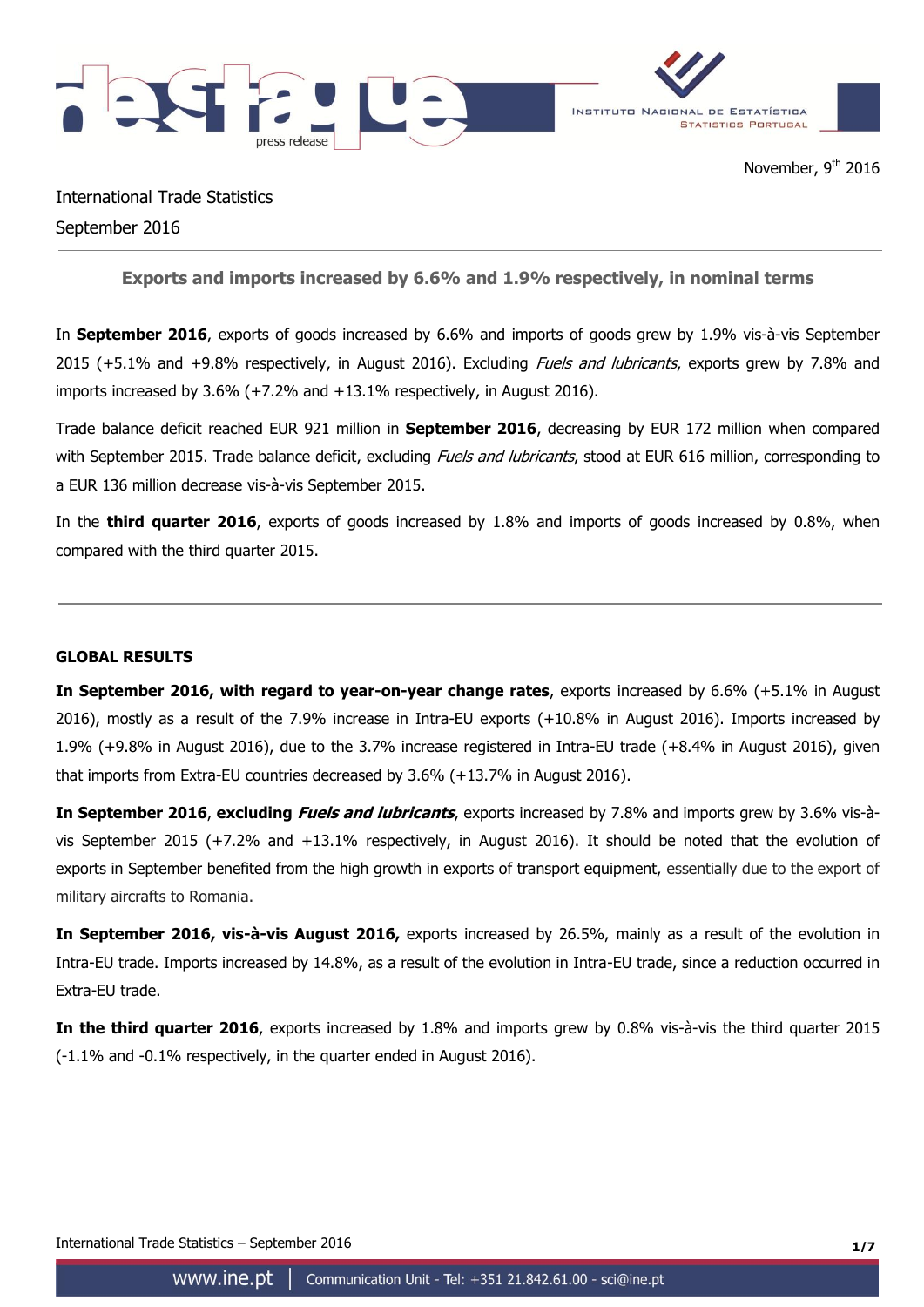

INSTITUTO NACIONAL DE ESTATÍSTICA **STATISTICS PORTUGAL** 

| <b>EXPORTS</b> |                                                                                                                                                                                                     |                                                                                                                             |                                                                                            |                                                                                                     |                                                                                                                            |                                                                                         |                                                                                                     |                                                                                     |
|----------------|-----------------------------------------------------------------------------------------------------------------------------------------------------------------------------------------------------|-----------------------------------------------------------------------------------------------------------------------------|--------------------------------------------------------------------------------------------|-----------------------------------------------------------------------------------------------------|----------------------------------------------------------------------------------------------------------------------------|-----------------------------------------------------------------------------------------|-----------------------------------------------------------------------------------------------------|-------------------------------------------------------------------------------------|
|                |                                                                                                                                                                                                     | <b>TOTAL</b>                                                                                                                |                                                                                            |                                                                                                     |                                                                                                                            | <b>TOTAL EXCLUDING FUELS AND</b><br><b>LUBRICANTS</b>                                   | <b>TOTAL</b><br><b>QUARTER ENDED IN:</b>                                                            |                                                                                     |
| <b>YEAR</b>    | <b>MONTH</b>                                                                                                                                                                                        |                                                                                                                             | <b>GROWTH RATE (%)</b>                                                                     |                                                                                                     |                                                                                                                            |                                                                                         | <b>GROWTH RATE (%)</b>                                                                              | <b>GROWTH RATE (%)</b>                                                              |
|                |                                                                                                                                                                                                     | € Million                                                                                                                   | Year-on-<br>year                                                                           | Month-to-<br>month                                                                                  | $\epsilon$ Million                                                                                                         | Year-on-<br>year                                                                        | Month-to-<br>month                                                                                  | Year-on-year                                                                        |
| 2014           | <b>SEPTEMBER</b><br><b>OCTOBER</b><br><b>NOVEMBER</b><br><b>DECEMBER</b>                                                                                                                            | 4 0 67<br>4 6 3 7<br>4 1 2 5<br>3 6 9 1                                                                                     | 3.4<br>9.4<br>$-0.9$<br>3.9                                                                | 25.7<br>14.0<br>$-11.0$<br>$-10.5$                                                                  | 3742<br>4 2 5 0<br>3 7 4 3<br>3 3 9 0                                                                                      | 4.4<br>9.8<br>$-0.7$<br>5.8                                                             | 30.4<br>13.6<br>$-11.9$<br>$-9.4$                                                                   | 1.3<br>3.9<br>4.0<br>4.2                                                            |
|                | <b>TOTAL</b>                                                                                                                                                                                        | 49 826                                                                                                                      | 3.7                                                                                        |                                                                                                     | 46 171                                                                                                                     | 4.3                                                                                     |                                                                                                     |                                                                                     |
| 2015           | <b>JANUARY</b><br><b>FEBRUARY</b><br><b>MARCH</b><br><b>APRIL</b><br>MAY<br><b>JUNE</b><br><b>JULY</b><br><b>AUGUST</b><br><b>SEPTEMBER</b><br><b>OCTOBER</b><br><b>NOVEMBER</b><br><b>DECEMBER</b> | 3777<br>3 9 5 4<br>4 4 0 2<br>4 2 4 3<br>4 2 3 8<br>4 5 5 4<br>4 704<br>3 3 2 0<br>4 1 4 0<br>4 5 2 6<br>4 3 3 3<br>3 6 3 4 | $-3.6$<br>3.7<br>11.7<br>9.3<br>3.9<br>8.9<br>5.0<br>2.6<br>1.8<br>$-2.4$<br>5.0<br>$-1.5$ | 2.3<br>4.7<br>11.3<br>$-3.6$<br>$-0.1$<br>7.4<br>3.3<br>$-29.4$<br>24.7<br>9.3<br>$-4.3$<br>$-16.1$ | 3 5 1 2<br>3 6 8 3<br>4 0 9 8<br>3898<br>3885<br>4 1 5 3<br>4 3 5 2<br>3 0 1 9<br>3 8 6 4<br>4 2 3 1<br>4 0 6 2<br>3 4 1 4 | $-0.2$<br>2.0<br>9.2<br>5.2<br>1.0<br>11.2<br>5.8<br>5.2<br>3.2<br>$-0.5$<br>8.5<br>0.7 | 3.6<br>4.9<br>11.3<br>$-4.9$<br>$-0.3$<br>6.9<br>4.8<br>$-30.6$<br>28.0<br>9.5<br>$-4.0$<br>$-16.0$ | $-0.3$<br>1.2<br>3.9<br>8.3<br>8.3<br>7.4<br>5.9<br>5.7<br>3.2<br>0.4<br>1.3<br>0.3 |
| 2016           | <b>JANUARY</b><br><b>FEBRUARY</b><br><b>MARCH</b><br><b>APRIL</b><br>MAY<br><b>JUNE</b><br><b>JULY</b><br><b>AUGUST</b><br><b>SEPTEMBER</b>                                                         | 3695<br>4 0 2 6<br>4 2 4 8<br>4 1 4 5<br>4 2 2 3<br>4 4 6 9<br>4 4 8 5<br>3 4 8 9<br>4 4 1 4                                | $-2.2$<br>1.8<br>$-3.5$<br>$-2.3$<br>$-0.4$<br>$-1.8$<br>$-4.7$<br>5.1<br>6.6              | 1.7<br>8.9<br>5.5<br>$-2.4$<br>1.9<br>5.8<br>0.4<br>$-22.2$<br>26.5                                 | 3 4 7 8<br>3833<br>4 0 6 6<br>3 9 4 7<br>3 9 8 9<br>4 1 8 5<br>4 2 1 6<br>3 2 3 7<br>4 1 6 5                               | $-1.0$<br>4.1<br>$-0.8$<br>1.3<br>2.7<br>0.8<br>$-3.1$<br>7.2<br>7.8                    | 1.9<br>10.2<br>6.1<br>$-2.9$<br>1.1<br>4.9<br>0.7<br>$-23.2$<br>28.7                                | 0.6<br>$-0.6$<br>$-1.4$<br>$-1.4$<br>$-2.1$<br>$-1.5$<br>$-2.4$<br>$-1.1$<br>1.8    |



International Trade Statistics – September 2016 **2/7**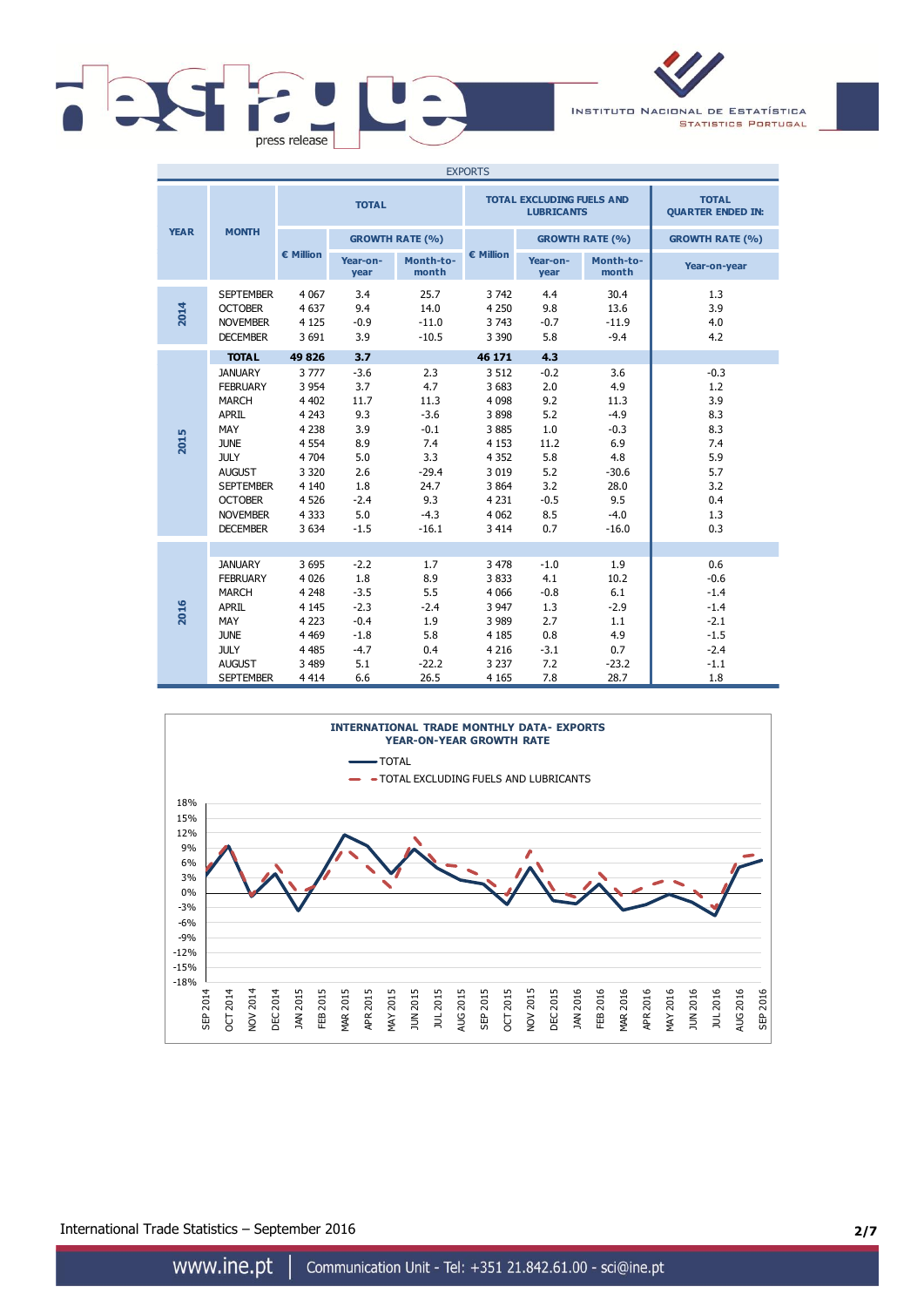

INSTITUTO NACIONAL DE ESTATÍSTICA **STATISTICS PORTUGAL** 

| <b>IMPORTS</b> |                                                                                                                                                                                                     |                                                                                                                           |                                                                                                   |                                                                                                    |                                                                                                                         |                                                                                        |                                                                                                       |                                                                                                     |  |
|----------------|-----------------------------------------------------------------------------------------------------------------------------------------------------------------------------------------------------|---------------------------------------------------------------------------------------------------------------------------|---------------------------------------------------------------------------------------------------|----------------------------------------------------------------------------------------------------|-------------------------------------------------------------------------------------------------------------------------|----------------------------------------------------------------------------------------|-------------------------------------------------------------------------------------------------------|-----------------------------------------------------------------------------------------------------|--|
|                |                                                                                                                                                                                                     | <b>TOTAL</b>                                                                                                              |                                                                                                   |                                                                                                    |                                                                                                                         | <b>TOTAL EXCLUDING FUELS AND</b><br><b>LUBRICANTS</b>                                  | <b>TOTAL</b><br><b>QUARTER ENDED IN:</b>                                                              |                                                                                                     |  |
| <b>YEAR</b>    | <b>MONTH</b>                                                                                                                                                                                        |                                                                                                                           |                                                                                                   | <b>GROWTH RATE (%)</b>                                                                             |                                                                                                                         | <b>GROWTH RATE (%)</b>                                                                 |                                                                                                       | <b>GROWTH RATE (%)</b>                                                                              |  |
|                |                                                                                                                                                                                                     | € Million                                                                                                                 | Year-on-<br>year                                                                                  | Month-to-<br>month                                                                                 | € Million                                                                                                               | Year-on-<br>year                                                                       | Month-to-<br>month                                                                                    | Year-on-year                                                                                        |  |
| 2014           | <b>SEPTEMBER</b><br><b>OCTOBER</b><br><b>NOVEMBER</b><br><b>DECEMBER</b>                                                                                                                            | 5 2 4 6<br>5 5 0 8<br>4 9 2 5<br>4786                                                                                     | 7.5<br>1.8<br>2.3<br>3.4                                                                          | 26.4<br>5.0<br>$-10.6$<br>$-2.8$                                                                   | 4 3 2 4<br>4 6 1 3<br>4 2 4 4<br>4 0 0 7                                                                                | 10.1<br>7.6<br>4.8<br>$-0.3$                                                           | 28.3<br>6.7<br>$-8.0$<br>$-5.6$                                                                       | 3.6<br>2.5<br>3.8<br>2.5                                                                            |  |
|                | <b>TOTAL</b>                                                                                                                                                                                        | 60 310                                                                                                                    | 2.2                                                                                               |                                                                                                    | 52 407                                                                                                                  | 7.0                                                                                    |                                                                                                       |                                                                                                     |  |
| 2015           | <b>JANUARY</b><br><b>FEBRUARY</b><br><b>MARCH</b><br><b>APRIL</b><br>MAY<br><b>JUNE</b><br><b>JULY</b><br><b>AUGUST</b><br><b>SEPTEMBER</b><br><b>OCTOBER</b><br><b>NOVEMBER</b><br><b>DECEMBER</b> | 4 4 4 2<br>4 507<br>5 300<br>5 1 8 9<br>5 3 6 1<br>5 4 2 5<br>5 4 3 5<br>4 2 3 2<br>5 2 3 2<br>5 3 2 6<br>5 0 3 3<br>4827 | $-9.6$<br>$-3.0$<br>11.6<br>14.1<br>6.6<br>7.0<br>$-0.4$<br>1.9<br>$-0.3$<br>$-3.3$<br>2.2<br>0.9 | $-7.2$<br>1.4<br>17.6<br>$-2.1$<br>3.3<br>1.2<br>0.2<br>$-22.1$<br>23.6<br>1.8<br>$-5.5$<br>$-4.1$ | 3819<br>4 0 38<br>4 6 4 1<br>4 4 3 6<br>4 4 2 8<br>4 6 8 7<br>4718<br>3 5 6 7<br>4 6 1 6<br>4 704<br>4 4 7 4<br>4 2 8 0 | $-0.4$<br>6.8<br>10.9<br>11.0<br>7.1<br>15.1<br>6.4<br>5.8<br>6.7<br>2.0<br>5.4<br>6.8 | $-4.7$<br>5.7<br>14.9<br>$-4.4$<br>$-0.2$<br>5.8<br>0.7<br>$-24.4$<br>29.4<br>1.9<br>$-4.9$<br>$-4.3$ | $-1.4$<br>$-3.2$<br>$-0.4$<br>7.5<br>10.6<br>9.1<br>4.3<br>2.8<br>0.3<br>$-0.8$<br>$-0.6$<br>$-0.2$ |  |
| 2016           | <b>JANUARY</b><br><b>FEBRUARY</b><br><b>MARCH</b><br><b>APRIL</b><br>MAY<br><b>JUNE</b><br><b>JULY</b><br><b>AUGUST</b><br><b>SEPTEMBER</b>                                                         | 4 3 6 5<br>4 7 1 4<br>5 3 1 1<br>4 8 7 4<br>5 1 5 8<br>5 3 9 3<br>5 0 43<br>4 6 4 5<br>5 3 3 4                            | $-1.7$<br>4.6<br>0.2<br>$-6.1$<br>$-3.8$<br>$-0.6$<br>$-7.2$<br>9.8<br>1.9                        | $-9.6$<br>8.0<br>12.7<br>$-8.2$<br>5.8<br>4.6<br>$-6.5$<br>$-7.9$<br>14.8                          | 4 0 0 0<br>4 3 2 4<br>4822<br>4 4 8 1<br>4718<br>4 8 4 4<br>4 570<br>4 0 34<br>4782                                     | 4.7<br>7.1<br>3.9<br>1.0<br>6.5<br>3.4<br>$-3.1$<br>13.1<br>3.6                        | $-6.5$<br>8.1<br>11.5<br>$-7.1$<br>5.3<br>2.7<br>$-5.7$<br>$-11.7$<br>18.5                            | 0.5<br>1.2<br>1.0<br>$-0.6$<br>$-3.2$<br>$-3.4$<br>$-3.9$<br>$-0.1$<br>0.8                          |  |



International Trade Statistics – September 2016 **3/7**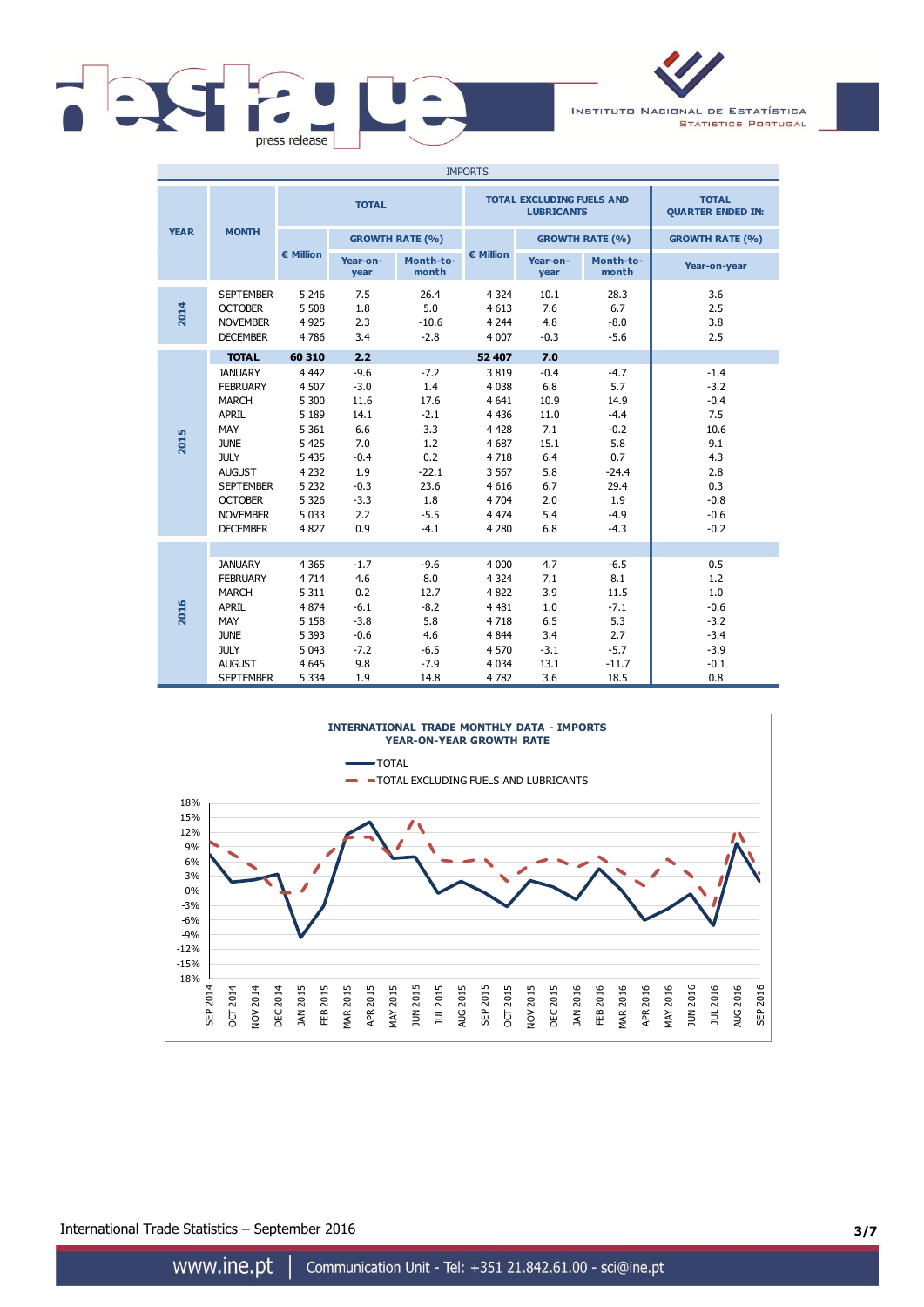

**In September 2016**, the **trade balance deficit** reached EUR 921 million, which stood for a reduction of EUR 172 million in comparison with September 2015.

Excluding Fuels and lubricants, **in September 2016**, trade balance stood at EUR -616 million, corresponding to a reduction of EUR 136 million vis-à-vis September 2015.

| <b>TRADE BALANCE</b> |                                                                                                                                                                                                     |                                                                                                                         |                                                                                                  |                                                                                                   |                                                                                                                      |                                                                                                            |                                                                                            |                                                                                        |  |
|----------------------|-----------------------------------------------------------------------------------------------------------------------------------------------------------------------------------------------------|-------------------------------------------------------------------------------------------------------------------------|--------------------------------------------------------------------------------------------------|---------------------------------------------------------------------------------------------------|----------------------------------------------------------------------------------------------------------------------|------------------------------------------------------------------------------------------------------------|--------------------------------------------------------------------------------------------|----------------------------------------------------------------------------------------|--|
|                      |                                                                                                                                                                                                     |                                                                                                                         | <b>TOTAL</b>                                                                                     |                                                                                                   |                                                                                                                      | <b>TOTAL EXCLUDING FUELS AND</b><br><b>LUBRICANTS</b>                                                      | <b>TOTAL</b><br><b>QUARTER ENDED IN:</b>                                                   |                                                                                        |  |
| <b>YEAR</b>          | <b>MONTH</b>                                                                                                                                                                                        |                                                                                                                         |                                                                                                  | GROWTH (10 <sup>6</sup> Eur)                                                                      |                                                                                                                      | GROWTH (10 <sup>6</sup> Eur)                                                                               |                                                                                            | GROWTH (10 <sup>6</sup> Eur)                                                           |  |
|                      |                                                                                                                                                                                                     | € Million                                                                                                               | Year-on-<br>year                                                                                 | Month-to-<br>month                                                                                | € Million                                                                                                            | Year-on-<br>year                                                                                           | Month-to-<br>month                                                                         | Year-on-year                                                                           |  |
| 2014                 | <b>SEPTEMBER</b><br><b>OCTOBER</b><br><b>NOVEMBER</b><br><b>DECEMBER</b>                                                                                                                            | $-1178$<br>$-871$<br>$-800$<br>$-1095$                                                                                  | $-230$<br>299<br>$-148$<br>$-18$                                                                 | $-262$<br>307<br>71<br>$-295$                                                                     | $-582$<br>$-362$<br>$-501$<br>$-617$                                                                                 | $-236$<br>53<br>$-220$<br>199                                                                              | $-81$<br>220<br>$-138$<br>$-117$                                                           | $-360$<br>77<br>$-79$<br>133                                                           |  |
|                      | <b>TOTAL</b>                                                                                                                                                                                        | $-10485$                                                                                                                | 494                                                                                              |                                                                                                   | $-6237$                                                                                                              | $-1522$                                                                                                    |                                                                                            |                                                                                        |  |
| 2015                 | <b>JANUARY</b><br><b>FEBRUARY</b><br><b>MARCH</b><br><b>APRIL</b><br>MAY<br><b>JUNE</b><br><b>JULY</b><br><b>AUGUST</b><br><b>SEPTEMBER</b><br><b>OCTOBER</b><br><b>NOVEMBER</b><br><b>DECEMBER</b> | $-665$<br>$-552$<br>$-898$<br>$-946$<br>$-1123$<br>$-872$<br>$-731$<br>$-912$<br>$-1092$<br>$-800$<br>$-700$<br>$-1193$ | 327<br>281<br>$-89$<br>$-279$<br>$-173$<br>17<br>246<br>$\overline{4}$<br>86<br>71<br>100<br>-98 | 430<br>113<br>$-346$<br>$-47$<br>$-177$<br>251<br>140<br>$-181$<br>$-180$<br>293<br>100<br>$-493$ | $-306$<br>$-355$<br>$-543$<br>$-538$<br>$-543$<br>$-534$<br>$-366$<br>$-548$<br>$-752$<br>$-473$<br>$-412$<br>$-866$ | 10<br>$-184$<br>$-113$<br>$-248$<br>$-256$<br>$-197$<br>$-48$<br>$-47$<br>$-170$<br>$-110$<br>89<br>$-249$ | 311<br>$-48$<br>$-189$<br>6<br>$-6$<br>9<br>167<br>$-182$<br>$-204$<br>279<br>61<br>$-455$ | 160<br>589<br>518<br>$-87$<br>$-541$<br>$-435$<br>90<br>267<br>336<br>162<br>258<br>74 |  |
| 2016                 | <b>JANUARY</b><br><b>FEBRUARY</b><br><b>MARCH</b><br><b>APRIL</b><br>MAY<br><b>JUNE</b><br><b>JULY</b><br><b>AUGUST</b><br><b>SEPTEMBER</b>                                                         | $-670$<br>$-688$<br>$-1062$<br>$-730$<br>$-935$<br>$-924$<br>$-557$<br>$-1156$<br>$-921$                                | $-5$<br>$-136$<br>$-164$<br>216<br>188<br>$-52$<br>174<br>$-244$<br>172                          | 523<br>$-19$<br>$-374$<br>333<br>$-205$<br>11<br>367<br>$-599$<br>235                             | $-522$<br>$-491$<br>$-756$<br>$-533$<br>$-729$<br>$-659$<br>$-353$<br>$-797$<br>$-616$                               | $-216$<br>$-136$<br>$-213$<br>$\overline{4}$<br>$-186$<br>$-125$<br>13<br>$-249$<br>136                    | 344<br>31<br>$-266$<br>223<br>$-196$<br>70<br>306<br>$-444$<br>181                         | $-3$<br>$-239$<br>$-305$<br>$-84$<br>240<br>352<br>310<br>$-122$<br>102                |  |



International Trade Statistics – September 2016 **4/7**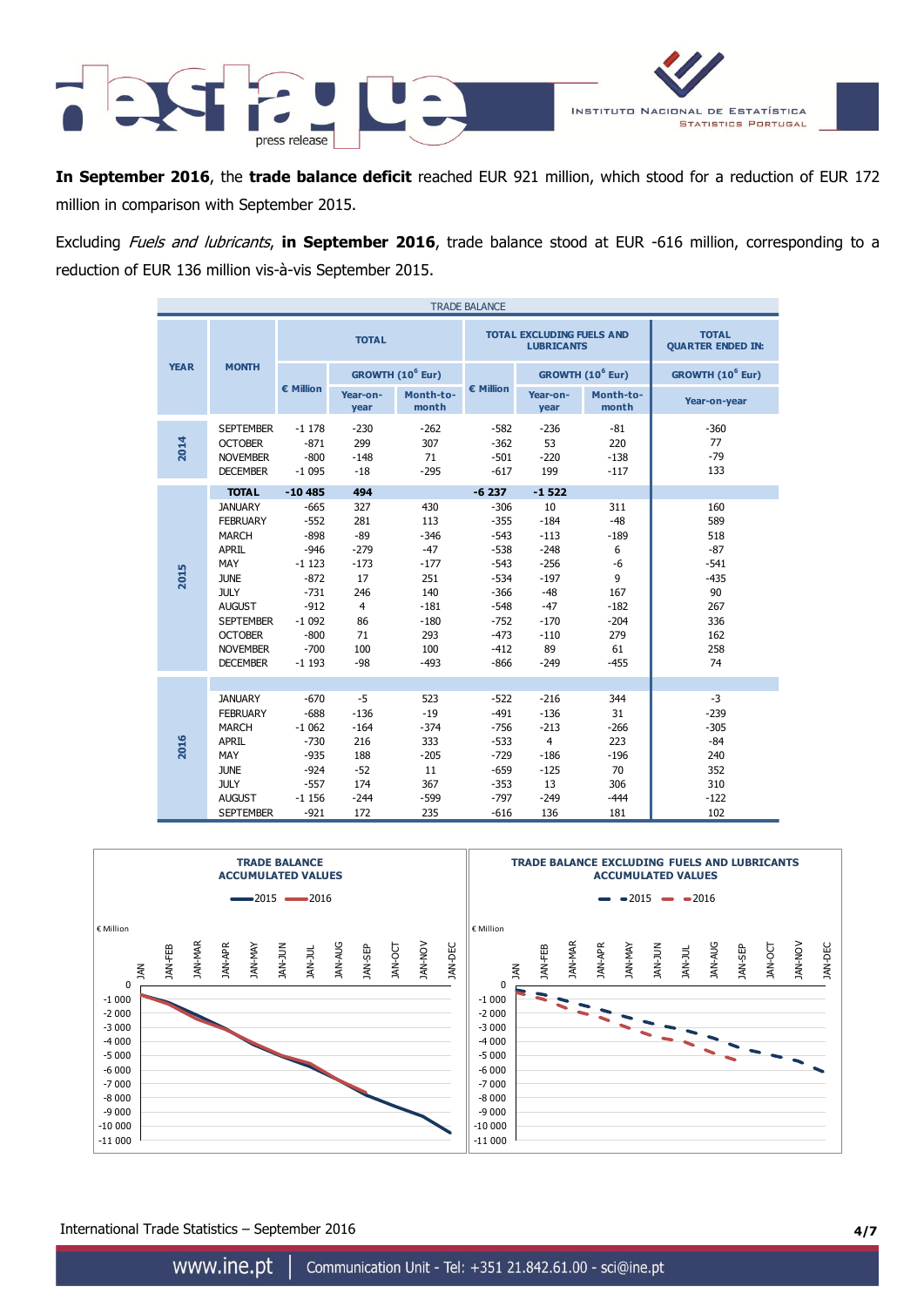



# **BROAD ECONOMIC CATEGORIES**

In **September 2016**, in **exports** all categories recorded increases compared to September 2015, except Fuels and lubricants (-10.1%). The largest increases were recorded in Consumer goods (+15.5%), Food and beverages (+12.3%) and Capital goods (+10.8%). It should also be noted the unusually high increase in Other transport equipment in September 2016 (+79.8%), essentially due to the export of military aircrafts to Romania.

When compared to September 2015, with regard to *imports*, the increases in *Capital goods* and in *Food and* beverages (10.5% and 9.4% respectively) stand out, while imports of Fuels and lubricants decreased by 10.3%.

|                                                       |                        | <b>EXPORTS BY BEC</b> |                        |                              |                    |                    |                          |                              |  |  |  |  |
|-------------------------------------------------------|------------------------|-----------------------|------------------------|------------------------------|--------------------|--------------------|--------------------------|------------------------------|--|--|--|--|
|                                                       | <b>REFERENCE MONTH</b> |                       |                        |                              |                    |                    | <b>QUARTER ENDED IN:</b> |                              |  |  |  |  |
| <b>BROAD ECONOMIC CATEGORIES</b>                      |                        | € Million             |                        | <b>GROWTH</b><br><b>RATE</b> | € Million          |                    |                          | <b>GROWTH</b><br><b>RATE</b> |  |  |  |  |
|                                                       | <b>SEP</b><br>2016     | <b>SEP</b><br>2015    | <b>GROWTH</b>          | $\frac{0}{0}$                | <b>SEP</b><br>2016 | <b>SEP</b><br>2015 | <b>GROWTH</b>            | O <sub>0</sub>               |  |  |  |  |
| <b>FOOD AND BEVERAGES</b>                             | 549                    | 489                   | 60                     | 12.3                         | 1 474              | 1 3 4 0            | 134                      | 10.0                         |  |  |  |  |
| PRIMARY                                               | 191                    | 161                   | 30                     | 18.4                         | 457                | 411                | 46                       | 11.2                         |  |  |  |  |
| <b>PROCESSED</b>                                      | 358                    | 327                   | 30                     | 9.3                          | 1 0 1 6            | 929                | 87                       | 9.4                          |  |  |  |  |
| INDUSTRIAL SUPPLIES NOT ELSEWHERE SPECIFIED           | 1 3 8 1                | 1 3 5 9               | 22                     | 1.6                          | 3880               | 3 9 7 8            | $-98$                    | $-2.5$                       |  |  |  |  |
| PRIMARY                                               | 90                     | 103                   | -13                    | $-12.6$                      | 262                | 296                | $-34$                    | $-11.6$                      |  |  |  |  |
| <b>PROCESSED</b>                                      | 1 2 9 1                | 1 2 5 6               | 35                     | 2.8                          | 3 6 18             | 3 6 8 2            | $-64$                    | $-1.7$                       |  |  |  |  |
| <b>FUELS AND LUBRICANTS</b>                           | 248                    | 276                   | $-28$                  | $-10.1$                      | 769                | 930                | $-160$                   | $-17.3$                      |  |  |  |  |
| PRIMARY<br><b>PROCESSED</b>                           | 0<br>248               | 0<br>276              | 0<br>$-28$             | 195.9<br>$-10.2$             | 1<br>769           | 0<br>930           | 0<br>$-161$              | 144.2<br>$-17.3$             |  |  |  |  |
| CAPITAL GOODS, AND PARTS AND ACCESSORIES THEREOF (1)  | 591                    | 533                   | 57                     | 10.8                         | 1614               | 1 5 5 1            | 63                       | 4.1                          |  |  |  |  |
| CAPITAL GOODS (1)                                     | 349                    | 325                   | 24                     | 7.5                          | 946                | 942                | 5                        | 0.5                          |  |  |  |  |
| PARTS AND ACCESSORIES                                 | 241                    | 208                   | 33                     | 15.8                         | 668                | 609                | 58                       | 9.6                          |  |  |  |  |
| TRANSPORT EQUIPMENT AND PARTS AND ACCESSORIES THEREOF | 753                    | 710                   | 43                     | 6.0                          | 1856               | 1787               | 70                       | 3.9                          |  |  |  |  |
| PASSENGER MOTOR CARS                                  | 121                    | 196                   | $-75$                  | $-38.2$                      | 365                | 473                | $-109$                   | $-23.0$                      |  |  |  |  |
| <b>OTHER</b>                                          | 155                    | 86                    | 69                     | 79.8                         | 294                | 228                | 66                       | 28.8                         |  |  |  |  |
| PARTS AND ACCESSORIES                                 | 476                    | 427                   | 49                     | 11.5                         | 1 1 9 8            | 1 0 8 5            | 113                      | 10.4                         |  |  |  |  |
| CONSUMER GOODS NOT ELSEWHERE SPECIFIED                | 889                    | 770                   | 119                    | 15.5                         | 2 786              | 2 5 6 0            | 226                      | 8.8                          |  |  |  |  |
| <b>DURABLE</b><br><b>SEMI-DURABLE</b>                 | 114<br>484             | 103<br>418            | 11<br>66               | 10.3<br>15.8                 | 308<br>1 5 9 9     | 304<br>1 4 6 7     | $\overline{4}$<br>132    | 1.5<br>9.0                   |  |  |  |  |
| <b>NON-DURABLE</b>                                    | 291                    | 249                   | 43                     | 17.1                         | 878                | 789                | 89                       | 11.3                         |  |  |  |  |
| <b>GOODS NOT ELSEWHERE SPECIFIED</b>                  | 3                      | 3                     | $\Omega$               | 0.8                          | 8                  | 18                 | $-10$                    | $-55.9$                      |  |  |  |  |
|                                                       |                        |                       |                        |                              |                    |                    |                          |                              |  |  |  |  |
|                                                       |                        |                       |                        |                              |                    |                    |                          |                              |  |  |  |  |
| (1) - EXCEPT TRANSPORT EQUIPMENT                      |                        | <b>IMPORTS BY BEC</b> |                        |                              |                    |                    |                          |                              |  |  |  |  |
|                                                       |                        |                       |                        |                              |                    |                    |                          |                              |  |  |  |  |
|                                                       |                        |                       | <b>REFERENCE MONTH</b> | <b>GROWTH</b>                |                    |                    | <b>QUARTER ENDED IN:</b> | <b>GROWTH</b>                |  |  |  |  |
| <b>BROAD ECONOMIC CATEGORIES</b>                      |                        | € Million             |                        | <b>RATE</b>                  |                    | € Million          |                          | <b>RATE</b>                  |  |  |  |  |
|                                                       | <b>SEP</b><br>2016     | <b>SEP</b><br>2015    | <b>GROWTH</b>          | $\frac{0}{0}$                | <b>SEP</b><br>2016 | <b>SEP</b><br>2015 | <b>GROWTH</b>            | $\frac{0}{0}$                |  |  |  |  |
|                                                       |                        | 694                   |                        | 9.4                          | 2 2 4 2            |                    | 160                      |                              |  |  |  |  |
| <b>FOOD AND BEVERAGES</b><br>PRIMARY                  | 759<br>335             | 293                   | 65<br>42               | 14.2                         | 946                | 2 0 8 2<br>820     | 126                      | 7.7<br>15.4                  |  |  |  |  |
| <b>PROCESSED</b>                                      | 424                    | 401                   | 23                     | 5.8                          | 1 2 9 6            | 1 2 6 2            | 34                       | 2.7                          |  |  |  |  |
| INDUSTRIAL SUPPLIES NOT ELSEWHERE SPECIFIED           | 540<br>$\mathbf{1}$    | 1511                  | 29                     | 1.9                          | 4 1 9 3            | 4 2 9 2            | $-99$                    | $-2.3$                       |  |  |  |  |
| PRIMARY                                               | 145                    | 117                   | 28                     | 23.8                         | 422                | 397                | 25                       | 6.4                          |  |  |  |  |
| <b>PROCESSED</b>                                      | 1 3 9 5                | 1 3 9 4               | 1                      | 0.1                          | 3771               | 3896               | $-125$                   | $-3.2$                       |  |  |  |  |
| <b>FUELS AND LUBRICANTS</b>                           | 553                    | 616                   | $-64$                  | $-10.3$                      | 1637               | 1 9 9 9            | $-362$                   | $-18.1$                      |  |  |  |  |
| PRIMARY                                               | 424                    | 475                   | -52                    | $-10.9$                      | 1 2 6 9            | 1 5 5 6            | $-288$                   | $-18.5$                      |  |  |  |  |
| <b>PROCESSED</b>                                      | 129                    | 141                   | $-12$                  | $-8.4$                       | 368                | 442                | $-75$                    | $-16.9$                      |  |  |  |  |
| CAPITAL GOODS, AND PARTS AND ACCESSORIES THEREOF (1)  | 845                    | 765                   | 80                     | 10.5                         | 2 3 3 9            | 2 1 2 9            | 210                      | 9.8                          |  |  |  |  |
| CAPITAL GOODS (1)<br>PARTS AND ACCESSORIES            | 494<br>351             | 466<br>298            | 28<br>52               | 6.0<br>17.5                  | 1 3 7 3<br>966     | 1 3 0 5<br>824     | 67<br>142                | 5.2<br>17.3                  |  |  |  |  |
| TRANSPORT EQUIPMENT AND PARTS AND ACCESSORIES THEREOF | 769                    | 787                   | $-18$                  | $-2.3$                       | 2 0 9 7            | 1953               | 144                      | 7.4                          |  |  |  |  |
| PASSENGER MOTOR CARS                                  | 337                    | 287                   | 50                     | 17.5                         | 837                | 741                | 96                       | 13.0                         |  |  |  |  |
| <b>OTHER</b>                                          | 104                    | 141                   | $-37$                  | $-26.3$                      | 361                | 265                | 95                       | 35.9                         |  |  |  |  |
| PARTS AND ACCESSORIES                                 | 328                    | 359                   | $-31$                  | $-8.7$                       | 899                | 946                | $-48$                    | $-5.0$                       |  |  |  |  |
| CONSUMER GOODS NOT ELSEWHERE SPECIFIED                | 868                    | 857                   | 11                     | 1.3                          | 2 5 1 1            | 2 4 4 0            | 71                       | 2.9                          |  |  |  |  |
| <b>DURABLE</b><br>SEMI-DURABLE                        | 139<br>357             | 128<br>374            | 10<br>$-18$            | 8.0<br>$-4.7$                | 403<br>1 0 2 7     | 358<br>1 0 3 7     | 45<br>$-10$              | 12.6<br>$-1.0$               |  |  |  |  |

International Trade Statistics – September 2016 **5/7**

(1) - EXCEPT TRANSPORT EQUIPMENT

GOODS NOT ELSEWHERE SPECIFIED 1 2 -1 -69.0 3 4 -1 -14.9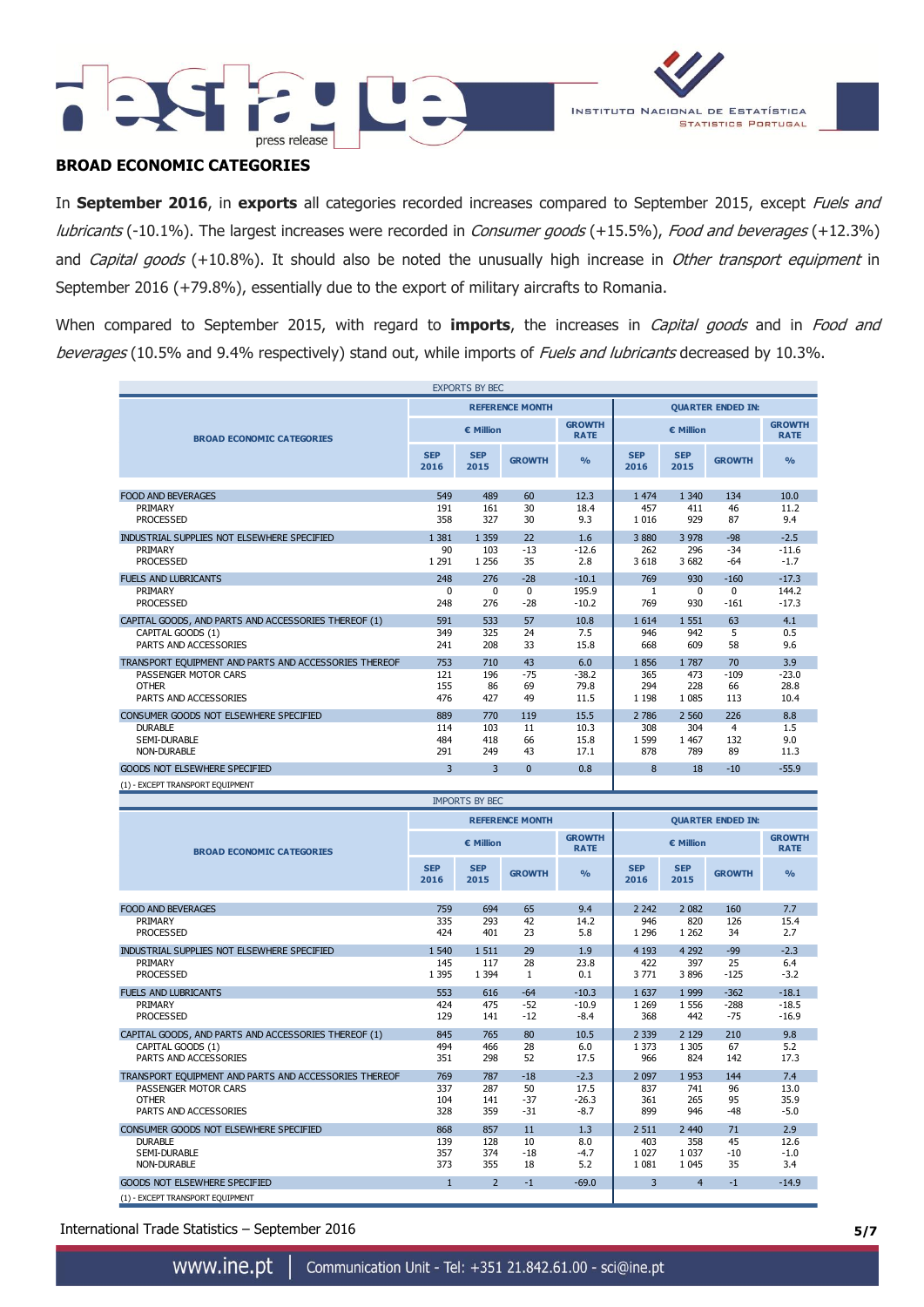



### **COUNTRIES**

Among the main destination countries in 2015, Spain was clearly the largest contributor to the overall increase in **exports in September 2016**. Exports to Spain attained a year-on-year change rate of +13.4%. In this month, exports to Angola continued to decline, although to a lesser extent (-12.4% compared to -30.6% in August 2016), but contrary to the outcome of the previous month, exports to the United States grew by 14.4% (-25.9% in August 2016).

With regard to **imports**, as far as the main partner countries in 2015 are concerned, Germany, Spain and the United Kingdom were the main contributors to the overall increase recorded **in September 2016**. It should be emphasized that imports from Angola, after having increased in the previous month, declined significantly once again (-47.2%).

| EXPORTS BY COUNTRIES AND ECONOMIC ZONES  |                    |                    |                        |                              |                          |                    |               |                              |
|------------------------------------------|--------------------|--------------------|------------------------|------------------------------|--------------------------|--------------------|---------------|------------------------------|
|                                          |                    |                    | <b>REFERENCE MONTH</b> |                              | <b>QUARTER ENDED IN:</b> |                    |               |                              |
| <b>COUNTRIES AND ECONOMIC ZONES</b>      | € Million          |                    |                        | <b>GROWTH</b><br><b>RATE</b> | € Million                |                    |               | <b>GROWTH</b><br><b>RATE</b> |
|                                          | <b>SEP</b><br>2016 | <b>SEP</b><br>2015 | <b>GROWTH</b>          | O <sub>0</sub>               | <b>SEP</b><br>2016       | <b>SEP</b><br>2015 | <b>GROWTH</b> | $\frac{0}{0}$                |
| <b>MAIN PARTNER COUNTRIES IN 2015:</b>   |                    |                    |                        |                              |                          |                    |               |                              |
| ES SPAIN                                 | 1 1 7 8            | 1 0 3 8            | 139                    | 13.4                         | 3 2 9 2                  | 3 0 1 1            | 280           | 9.3                          |
| FR FRANCE                                | 555                | 525                | 30                     | 5.7                          | 1 509                    | 1 4 2 3            | 86            | 6.0                          |
| DE GERMANY                               | 497                | 538                | $-42$                  | $-7.7$                       | 1 4 2 4                  | 1 4 3 1            | -6            | $-0.5$                       |
| <b>GB UNITED KINGDOM</b>                 | 301                | 298                | 3                      | 0.9                          | 851                      | 825                | 26            | 3.1                          |
| US UNITED STATES                         | 210                | 184                | 27                     | 14.4                         | 611                      | 712                | $-101$        | $-14.2$                      |
| AO ANGOLA                                | 141                | 161                | $-20$                  | $-12.4$                      | 370                      | 515                | $-145$        | $-28.2$                      |
| <b>NL NETHERLANDS</b>                    | 156                | 159                | $-4$                   | $-2.2$                       | 473                      | 486                | $-14$         | $-2.8$                       |
| <b>IT ITALY</b>                          | 144                | 133                | 11                     | 8.0                          | 385                      | 360                | 25            | 6.9                          |
| BE BELGIUM                               | 108                | 92                 | 16                     | 17.8                         | 295                      | 284                | 12            | 4.1                          |
| CN CHINA                                 | 56                 | 38                 | 18                     | 48.6                         | 194                      | 190                | 4             | 2.1                          |
| <b>TOTAL EURO ZONE</b>                   | 2 7 5 9            | 2 6 1 1            | 147                    | 5.6                          | 7720                     | 7 3 2 4            | 396           | 5.4                          |
| TOTAL EUROPEAN UNION (28 MEMBERS STATES) | 3 3 6 4            | 3 1 1 7            | 247                    | 7.9                          | 9 2 8 8                  | 8772               | 516           | 5.9                          |
| <b>TOTAL EXTRA-EU</b>                    | 1 0 4 9            | 1 0 2 2            | 27                     | 2.6                          | 3 0 9 9                  | 3 3 9 2            | $-292$        | $-8.6$                       |

| IMPORTS BY COUNTRIES AND ECONOMIC ZONES  |                    |                    |                        |                              |                          |                    |               |                              |
|------------------------------------------|--------------------|--------------------|------------------------|------------------------------|--------------------------|--------------------|---------------|------------------------------|
|                                          |                    |                    | <b>REFERENCE MONTH</b> |                              | <b>QUARTER ENDED IN:</b> |                    |               |                              |
| <b>COUNTRIES AND ECONOMIC ZONES</b>      | € Million          |                    |                        | <b>GROWTH</b><br><b>RATE</b> | € Million                |                    |               | <b>GROWTH</b><br><b>RATE</b> |
|                                          | <b>SEP</b><br>2016 | <b>SEP</b><br>2015 | <b>GROWTH</b>          | $\frac{0}{0}$                | <b>SEP</b><br>2016       | <b>SEP</b><br>2015 | <b>GROWTH</b> | $\frac{0}{0}$                |
| MAIN PARTNER COUNTRIES IN 2015:          |                    |                    |                        |                              |                          |                    |               |                              |
| <b>ES SPAIN</b>                          | 1763               | 1727               | 36                     | 2.1                          | 4 9 8 8                  | 5 0 18             | $-30$         | $-0.6$                       |
| DE GERMANY                               | 737                | 689                | 47                     | 6.9                          | 1967                     | 1880               | 87            | 4.6                          |
| FR FRANCE                                | 401                | 402                | $-1$                   | $-0.3$                       | 1 0 8 8                  | 1 0 6 5            | 23            | 2.2                          |
| IT ITALY                                 | 289                | 281                | 8                      | 2.7                          | 790                      | 761                | 29            | 3.8                          |
| NL NETHERLANDS                           | 263                | 267                | $-3$                   | $-1.3$                       | 776                      | 767                | 9             | 1.1                          |
| <b>GB UNITED KINGDOM</b>                 | 181                | 147                | 33                     | 22.5                         | 466                      | 443                | 23            | 5.3                          |
| CN CHINA                                 | 161                | 164                | -3                     | $-1.5$                       | 468                      | 489                | $-21$         | $-4.2$                       |
| BE BELGIUM                               | 149                | 141                | 8                      | 5.9                          | 420                      | 414                | 6             | 1.4                          |
| AO ANGOLA                                | 43                 | 81                 | $-38$                  | $-47.2$                      | 260                      | 280                | $-20$         | $-7.3$                       |
| US UNITED STATES                         | 74                 | 116                | $-42$                  | $-36.0$                      | 179                      | 243                | -64           | $-26.5$                      |
| <b>TOTAL EURO ZONE</b>                   | 3729               | 3 6 4 1            | 88                     | 2.4                          | 10 4 24                  | 10 275             | 149           | 1.5                          |
| TOTAL EUROPEAN UNION (28 MEMBERS STATES) | 4 1 4 8            | 4 0 0 2            | 147                    | 3.7                          | 11 520                   | 11 267             | 253           | 2.2                          |
| <b>TOTAL EXTRA-EU</b>                    | 1 1 8 6            | 1 2 3 1            | $-45$                  | $-3.6$                       | 3 5 0 2                  | 3 6 3 3            | $-131$        | $-3.6$                       |

International Trade Statistics – September 2016 **6/7**